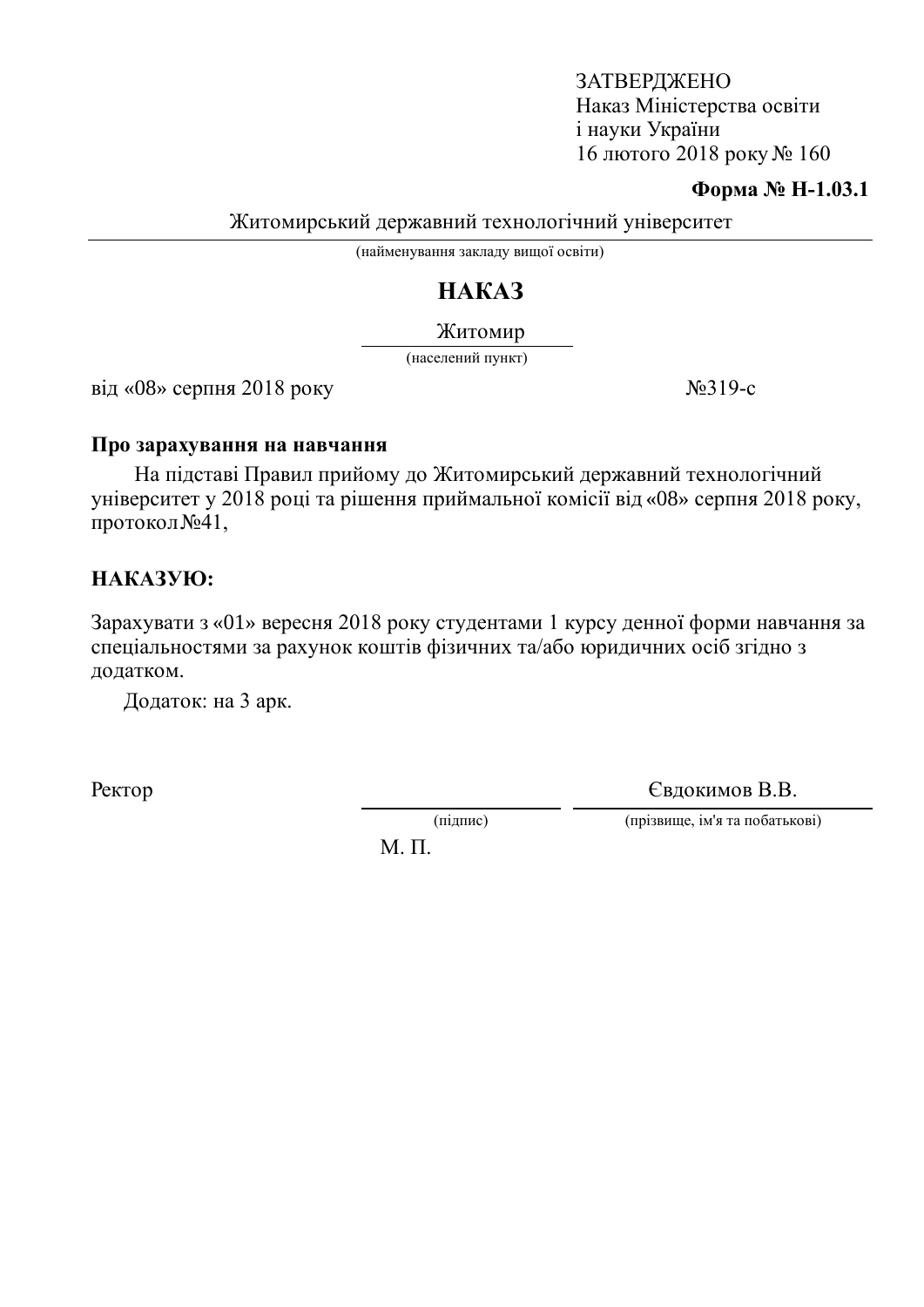## ЗАТВЕРДЖЕНО Наказ Міністерства освіти і науки України  $16$  лютого 2018 року №  $160$

# **Форма № Н-1.03.2**

| Міністерство освіти і науки України       |                  |           |               | Житомирський державний<br>технологічний університет                                                                                               | Додаток до наказу від «08» серпня 2018 року<br>$N_2$ 319-c |                                                                                                                        |                 |
|-------------------------------------------|------------------|-----------|---------------|---------------------------------------------------------------------------------------------------------------------------------------------------|------------------------------------------------------------|------------------------------------------------------------------------------------------------------------------------|-----------------|
| 121 Інженерія програмного<br>забезпечення |                  | Державна  |               | Бакалавр                                                                                                                                          | рахунок коштів фізичних та/або<br>Денна<br>юридичних осіб  |                                                                                                                        |                 |
| © заяви в<br>СДЕБО<br>ຌ                   | прізвище         | ім'я      | по батькові   | номер, серія, дата видачі та тип<br>документа про освітній<br>(освітньо-кваліфікаційний)<br>рівень/ступінь, на основі якого<br>відбувається вступ | номери<br>сертифікатів ЗНО                                 | назва спеціалізацій,<br>освітніх програм,<br>нозологій, мов,<br>музичних інструментів<br>тощо в межах<br>спеціальності | бал<br>нкурсний |
|                                           | 3838046 Ейсмонт  | Irop      | Олегович      | 50396846 TM 23.06.2018<br>Атестат про повну загальну<br>середню освіту                                                                            | 0294980                                                    | Інженерія програмного<br>забезпечення                                                                                  | 149,76          |
|                                           | 4682016 Пилипчук | Владислав | Олександрович | 50412249 TM 23.06.2018<br>Атестат про повну загальну<br>середню освіту                                                                            | 0166422                                                    | Інженерія програмного<br>забезпечення                                                                                  | 170,352         |

### Додаток до наказу про зарахування на навчання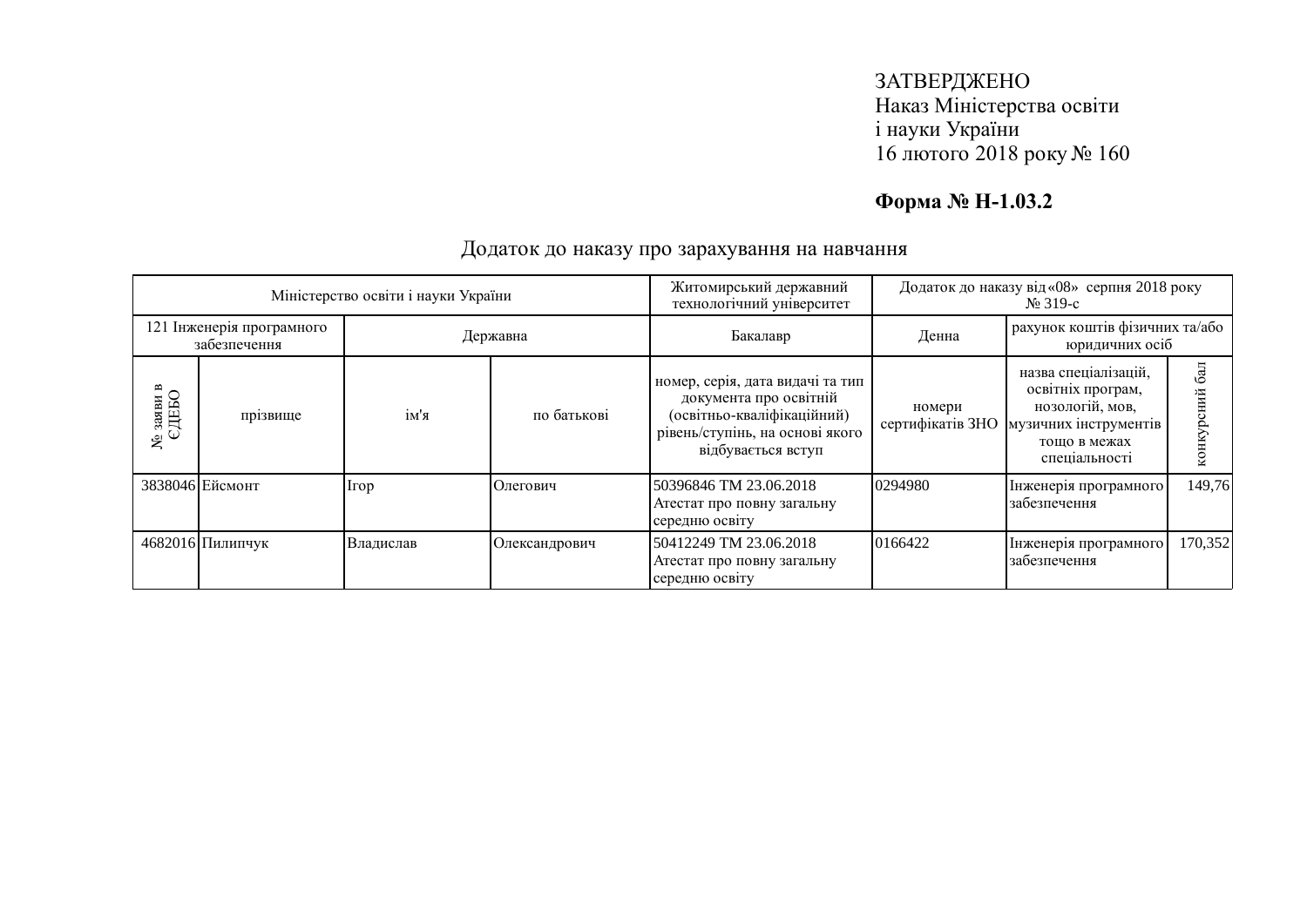## ЗАТВЕРДЖЕНО Наказ Міністерства освіти і науки України  $16$  лютого 2018 року №  $160$

# **Форма № Н-1.03.2**

| Міністерство освіти і науки України |                   |          |               | Житомирський державний<br>технологічний університет                                                                                               | Додаток до наказу від «08» серпня 2018 року<br>$N_2$ 319-c |                                                                                                                        |                  |
|-------------------------------------|-------------------|----------|---------------|---------------------------------------------------------------------------------------------------------------------------------------------------|------------------------------------------------------------|------------------------------------------------------------------------------------------------------------------------|------------------|
| 125 Кібербезпека                    |                   | Державна |               | Бакалавр                                                                                                                                          | рахунок коштів фізичних та/або<br>Денна<br>юридичних осіб  |                                                                                                                        |                  |
| $\frac{N\!e}{{\rm 3aABH}}$ в СДЕБО  | прізвище          | ім'я     | по батькові   | номер, серія, дата видачі та тип<br>документа про освітній<br>(освітньо-кваліфікаційний)<br>рівень/ступінь, на основі якого<br>відбувається вступ | номери<br>сертифікатів ЗНО                                 | назва спеціалізацій,<br>освітніх програм,<br>нозологій, мов,<br>музичних інструментів<br>тощо в межах<br>спеціальності | 6a<br>конкурсний |
| 4452678 Д'яков                      |                   | Валерій  | Валерійович   | 50406517 TM 23.06.2018<br>Атестат про повну загальну<br>середню освіту                                                                            | 0294575                                                    | Кібербезпека                                                                                                           | 125,112          |
|                                     | 3777323 Тальченко | Дмитро   | Олександрович | 50396852 TM 23.06.2018<br>Атестат про повну загальну<br>середню освіту                                                                            | 0294612                                                    | Кібербезпека                                                                                                           | 138,528          |

### Додаток до наказу про зарахування на навчання